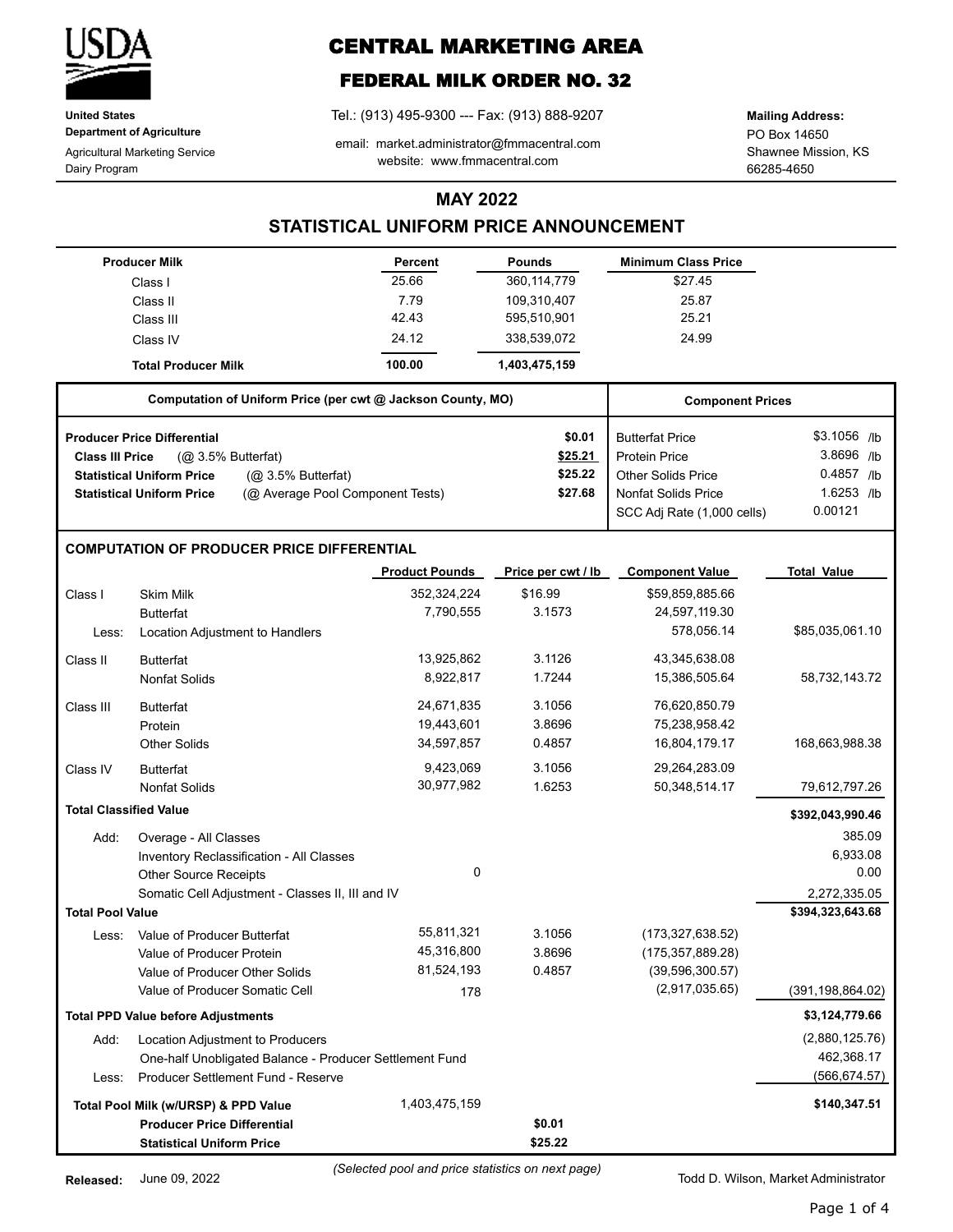# **CENTRAL MARKETING AREA**

## **FEDERAL MILK ORDER NO. 32**

| <b>Payment Schedule</b>                                          |                 |  |  |  |
|------------------------------------------------------------------|-----------------|--|--|--|
| <b>Payment Dates for the Month of:</b>                           | <b>MAY 2022</b> |  |  |  |
| Payments TO the Producer Settlement Fund DUE by:                 | June 14, 2022   |  |  |  |
| Payments FROM the Producer Settlement Fund DUE by:               | June 15, 2022   |  |  |  |
| Final payments TO a Cooperative Association must be RECEIVED by: | June 16, 2022   |  |  |  |
| Final payments TO Producers must be RECEIVED by:                 | June 17, 2022   |  |  |  |

#### **Producer Price Differential and Statistical Uniform Price, by Zone Differential**

|                     | Zone<br>1/<br><b>Differential</b> | <b>Adjustment</b>         | <b>Producer</b><br><b>Price</b><br><b>Differential</b> | 2/<br><b>Statistical</b><br><b>Uniform</b><br><b>Price</b> |
|---------------------|-----------------------------------|---------------------------|--------------------------------------------------------|------------------------------------------------------------|
|                     |                                   | dollars per hundredweight |                                                        |                                                            |
| As Announced:       | 2.00                              | 0.00                      | 0.01                                                   | 25.22                                                      |
| <b>Other Zones:</b> | 1.75                              | (0.25)                    | (0.24)                                                 | 24.97                                                      |
|                     | 2.10                              | 0.10                      | 0.11                                                   | 25.32                                                      |
|                     | 2.20                              | 0.20                      | 0.21                                                   | 25.42                                                      |
|                     | 2.45                              | 0.45                      | 0.46                                                   | 25.67                                                      |

1/ Differentials listed apply to zones included in the Central Marketing Area. Outside of this area, differentials may be above or below this range. Differentials apply on a county basis.

2/ Prices at 3.5 percent butterfat, 2.99 percent protein, and 5.69 percent other solids.

#### **Producer Milk Received by Component Pounds**

| <b>Producer Milk Receipts</b> | <b>Skim</b>   | <b>Butterfat</b> | Protein<br><b>Pounds</b> | <b>Other Solids</b> | <b>Nonfat Solids</b> |
|-------------------------------|---------------|------------------|--------------------------|---------------------|----------------------|
| Class I                       | 352,324,224   | 7,790,555        | 11,661,388               | 21,237,348          | 32,898,736           |
| Class II                      | 95.384.545    | 13.925.862       | 3.173.356                | 5.749.461           | 8,922,817            |
| Class III                     | 570.839.066   | 24,671,835       | 19.443.601               | 34,597,857          | 54,041,458           |
| Class IV                      | 329.116.003   | 9.423.069        | 11.038.455               | 19.939.527          | 30,977,982           |
| <b>Total Producer Milk</b>    | 1,347,663,838 | 55,811,321       | 45,316,800               | 81,524,193          | 126,840,993          |

| <b>Selected Pool Statistics</b> |  |  |
|---------------------------------|--|--|
|---------------------------------|--|--|

|                         |         | selected rool statistics |                                    |       |  |
|-------------------------|---------|--------------------------|------------------------------------|-------|--|
| Est Class I Percentages |         |                          | Average test of producer receipts: |       |  |
| Skim                    | 29.00 % |                          | <b>Butterfat</b>                   | 3.98% |  |
| <b>Butterfat</b>        | 15.00 % |                          | Protein                            | 3.23% |  |
|                         |         |                          | <b>Other Solids</b>                | 5.81% |  |
|                         |         |                          | <b>SCC</b>                         | 178   |  |
|                         |         |                          |                                    |       |  |

### **Administrative Assessment and Marketing Service Deduction**

| § 1000.85 - Assessment for order administration | \$0.035 per hundredweight |
|-------------------------------------------------|---------------------------|
| § 1000.86 - Deduction for marketing services    | \$0.050 per hundredweight |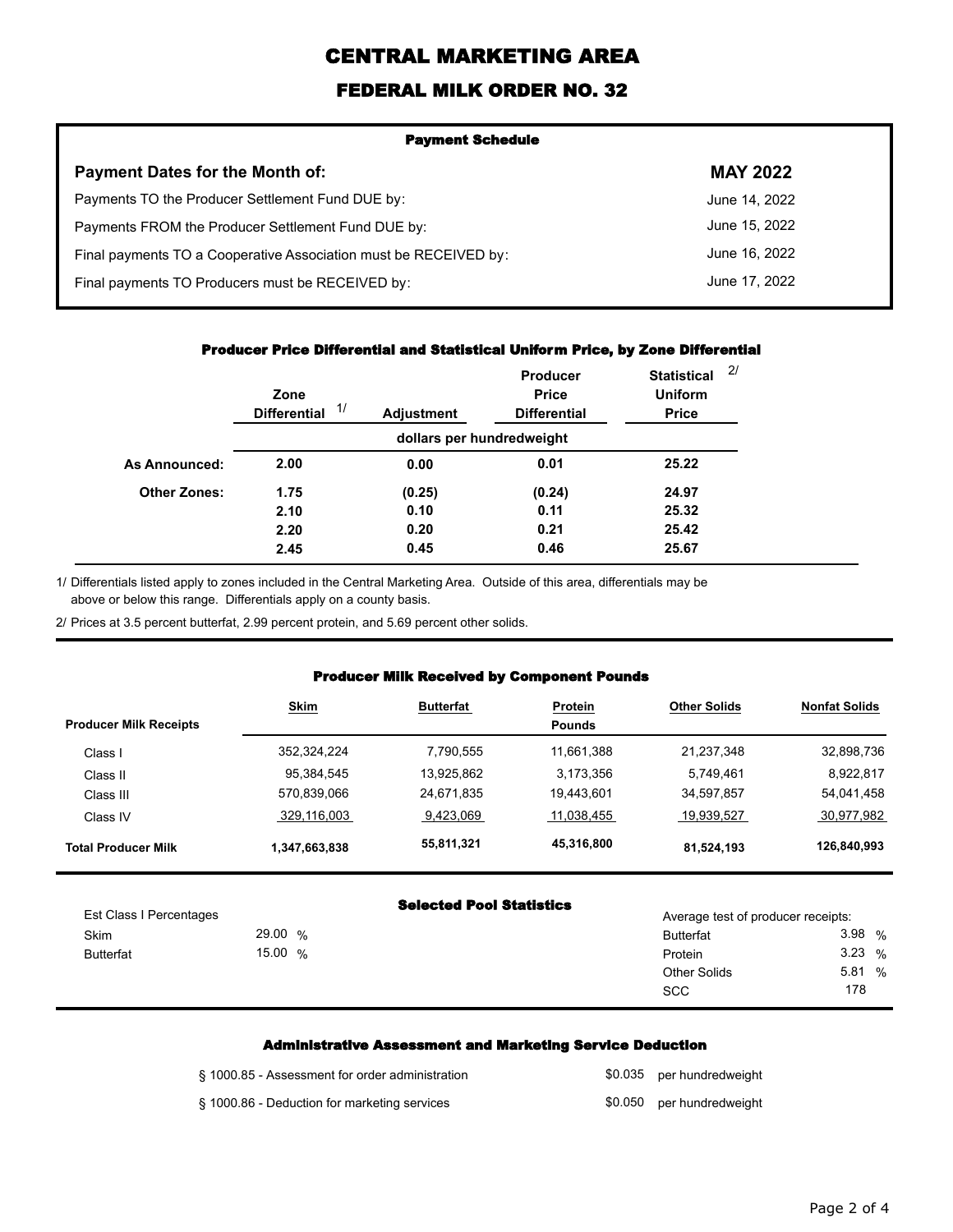### **UNITED STATES DEPARTMENT OF AGRICULTURE**

### **AGRICULTURAL MARKETING SERVICE, DAIRY PROGRAM**

#### **Todd D. Wilson**

(913) 495-9300 (913) 888-9207 market.administrator@fmmacentral.com Phone: Fax: Email:

PO Box 14650 Shawnee Mission, KS 66285-4650 Mailing Address:

**May 2022**

### **Federal Order No. 32**

|                                                  | <b>Class I Differential</b> | <b>Location Adjustment</b><br>from Jackson County,<br>ΜO |
|--------------------------------------------------|-----------------------------|----------------------------------------------------------|
| <b>POOL DISTRIBUTING PLANTS</b>                  |                             |                                                          |
| Anderson-Erickson Dairy Co, Des Moines, IA       | \$1.80                      | $(\$0.20)$                                               |
| Aurora Organic Dairy, Platteville, CO            | \$2.45                      | \$0.45                                                   |
| Braum, W.H., Inc., Tuttle, OK                    | \$2.60                      | \$0.60                                                   |
| Central Dairy Co, Jefferson City, MO             | \$2.00                      | \$0.00                                                   |
| Dean Dairy, Le Mars, IA                          | \$1.75                      | (\$0.25)                                                 |
| East Side Jersey, O Fallon, IL                   | \$2.00                      | \$0.00                                                   |
| East Side Jersey, Sioux Falls, SD                | \$1.70                      | (\$0.30)                                                 |
| Farmers' All Natural Creamery, Wellman, IA       | \$1.80                      | (\$0.20)                                                 |
| Hiland Dairy Foods Co, LLC, Chandler, OK         | \$2.60                      | \$0.60                                                   |
| Hiland Dairy Foods Co, LLC, Kansas City, MO      | \$2.00                      | \$0.00                                                   |
| Hiland Dairy Foods Co, LLC, Norman, OK           | \$2.60                      | \$0.60                                                   |
| Hiland Dairy Foods Co, LLC, Omaha, NE            | \$1.85                      | (\$0.15)                                                 |
| Hiland Dairy Foods Co, LLC, Wichita, KS          | \$2.20                      | \$0.20                                                   |
| Jackson Dairy, Hutchinson, KS                    | \$2.20                      | \$0.20                                                   |
| Kroger Mountain View Foods, Denver, CO           | \$2.55                      | \$0.55                                                   |
| Meadow Gold, Englewood, CO                       | \$2.55                      | \$0.55                                                   |
| Prairie Farms Dairy Inc., Carlinville, IL        | \$2.00                      | \$0.00                                                   |
| Prairie Farms Dairy Inc., Dubuque, IA            | \$1.75                      | (\$0.25)                                                 |
| Prairie Farms Dairy Inc., Granite City, IL       | \$2.00                      | \$0.00                                                   |
| Prairie Farms Dairy Inc., Olney, IL              | \$2.00                      | \$0.00                                                   |
| Royal Crest Dairy, Inc., Longmont, CO            | \$2.45                      | \$0.45                                                   |
| Safeway Stores, Inc., Denver, CO                 | \$2.55                      | \$0.55                                                   |
| Sinton Dairy Foods Co, LLC, Colorado Springs, CO | \$2.55                      | \$0.55                                                   |
| <b>POOL SUPPLY PLANTS</b>                        |                             |                                                          |
| Associated Milk Producers Inc., Freeman, SD      | \$1.75                      | (\$0.25)                                                 |
| Dairy Farmers Of America Inc., Fort Morgan, CO   | \$2.35                      | \$0.35                                                   |
| Dairy Farmers Of America Inc., Garden City, KS   | \$2.20                      | \$0.20                                                   |
| Dairy Farmers Of America Inc., Independence, IA  | \$1.75                      | (\$0.25)                                                 |
| Prairie Farms Dairy Inc., Luana, IA              | \$1.75                      | (\$0.25)                                                 |